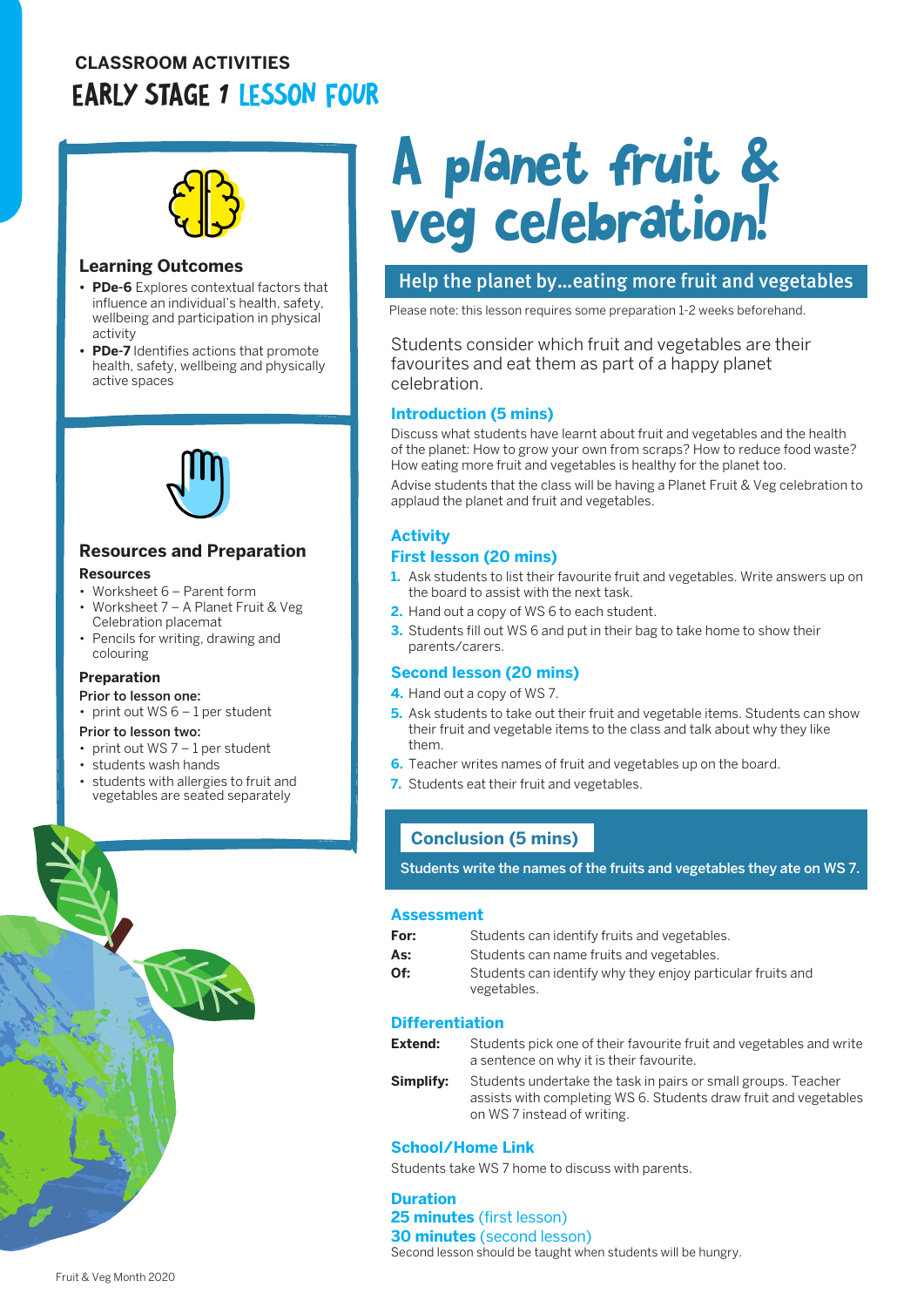

### Dear parents/carers

As part of this year's Fruit & Veg Month, we are holding a Planet Fruit & Veg celebration on

On the day, please send in a small container of  $3-4$  of your child's favourite fruit and vegetables. Please make sure the fruit and vegetables are washed and ready to eat and provide any utensils they may need. Your child has made these suggestions for their favourite fruit and vegetables:

1. <u> 1980 - Johann Barbara, martxa a</u> 2. 3. 4.

## Thank you for helping us celebrate Planet Fruit & Veg!

### Class teacher

Please note: due to COVID-19 restrictions, we will not be sharing food and each child will eat from their container only. Please contact your child's classroom teacher to discuss any allergies or medical concerns that need to be accommodated during the Planet Fruit & Veg celebration.